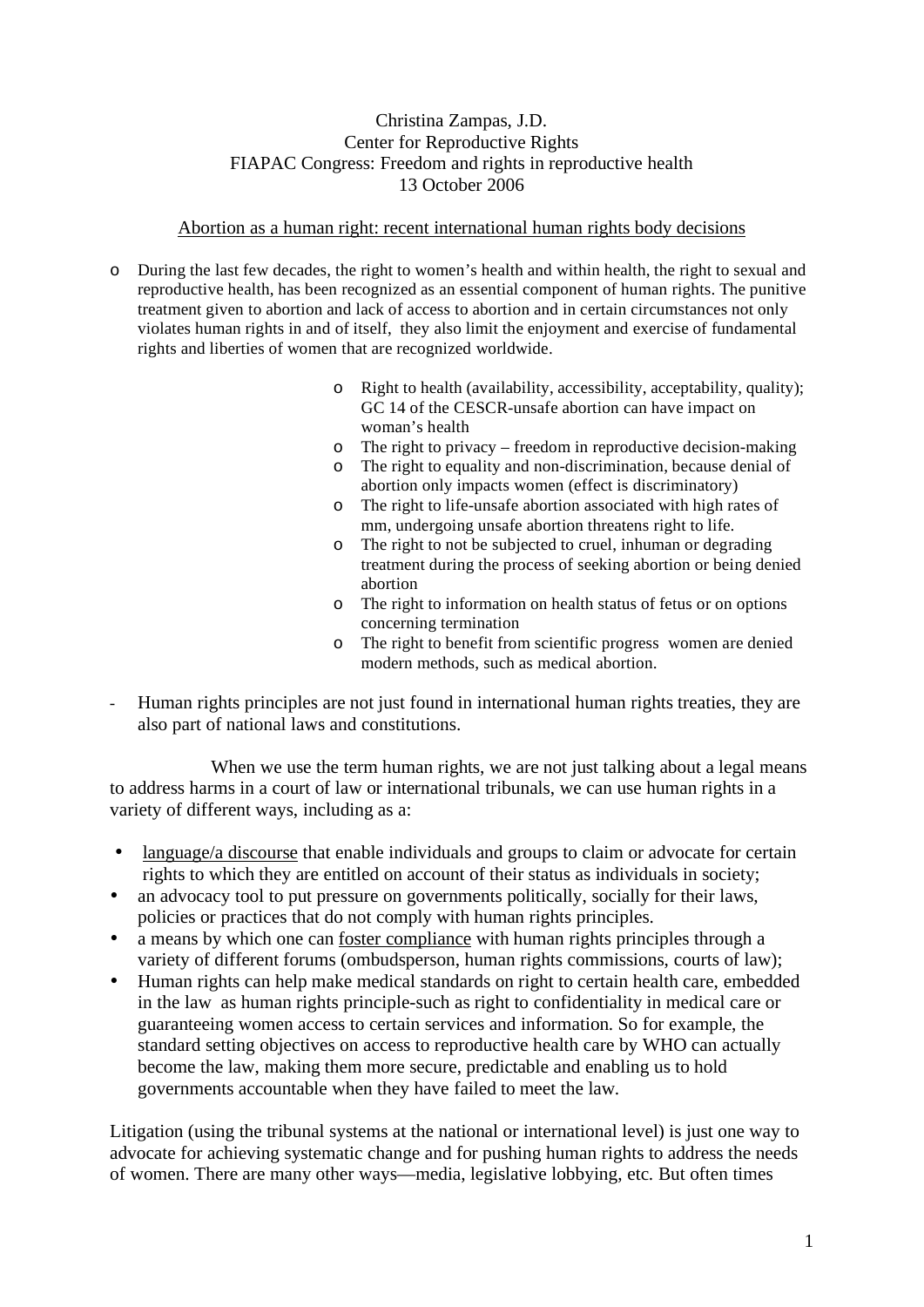litigation is one of the most effective ways when you have governments that are resistant to take action. It can help enforce laws and regulations when those responsible would rather ignore them, which can result in significant reform in public institutions, such as the health care system. Litigation also plays an important educational role by raising awareness of issues that could potentially change public opinion.

It can also have very broad impact. Ie; having decision from the UN Human Rights Committee or CEDAW or the European Court of Human Rights or the Inter-American Commission on Human Rights creates standards for all countries that are parties to the relevant treaties.

The ultimate goal of using the human rights system is to have a good decision which condemns a certain medical practice or a restrictive law, this decision can be used to advocate for change in the policy, law or practice both in the country which is at issue in the case but also around the world.

While the courts and judicial models have an important role to play in the everyday struggle to achieve economic and social rights. It should be noted, however, that litigation is often a difficult, lengthy and costly strategy, and that victories in claiming economic and social rights, especially reproductive rights, in court are still few and far between.

#### Recent cases:

There has be an string of recent victories in international and national tribunals when women are denied abortions.

-At the national level the Colombia Supreme Court liberalized its extremely restrictive abortion law, which totally banned abortion, grounding their decision on fundamental human rights such as human dignity, bodily integrity, privacy, health and life. Colombia's highest court ruled that in accordance with these human rights principles, abortion must be permitted when a pregnancy threatens a woman's life or health, in cases of rape, incest and in cases where the fetus has malformations incompatible with life outside the womb.

-At the regional human rights level, Mexico admitted to the Inter-American Commission on Human Rights that it violated its obligations under human rights law when it denied a 14 year old rape victim access to emergency contraceptives and an abortion

-And at the international level a decision by the UN Human Rights Committee found a Peru in violation of the International Covenant on Civil and Political Rights provisions on right to privacy, right to be free from inhumane and degrading treatment, etc. when it denied an adolescent an abortion despite the fact that she was carrying an ancephaletic fetus.

Useful to remember that no international human rights treaty with the exception of the new African protocol on Women's Rights, guarantee woman right to an abortion explicitly but provisions in treaties are being interpreted to protect this right.

## Case of KL v. Peru:

I want to highlight one recent landmark decision of the UN Human Rights Committee,

 *This is the first time an international human rights tribunal has held a government accountable for failing to ensure access to legal abortion services and communicates to governments that they must ensure that textual guarantees of abortion are also guaranteed in practice*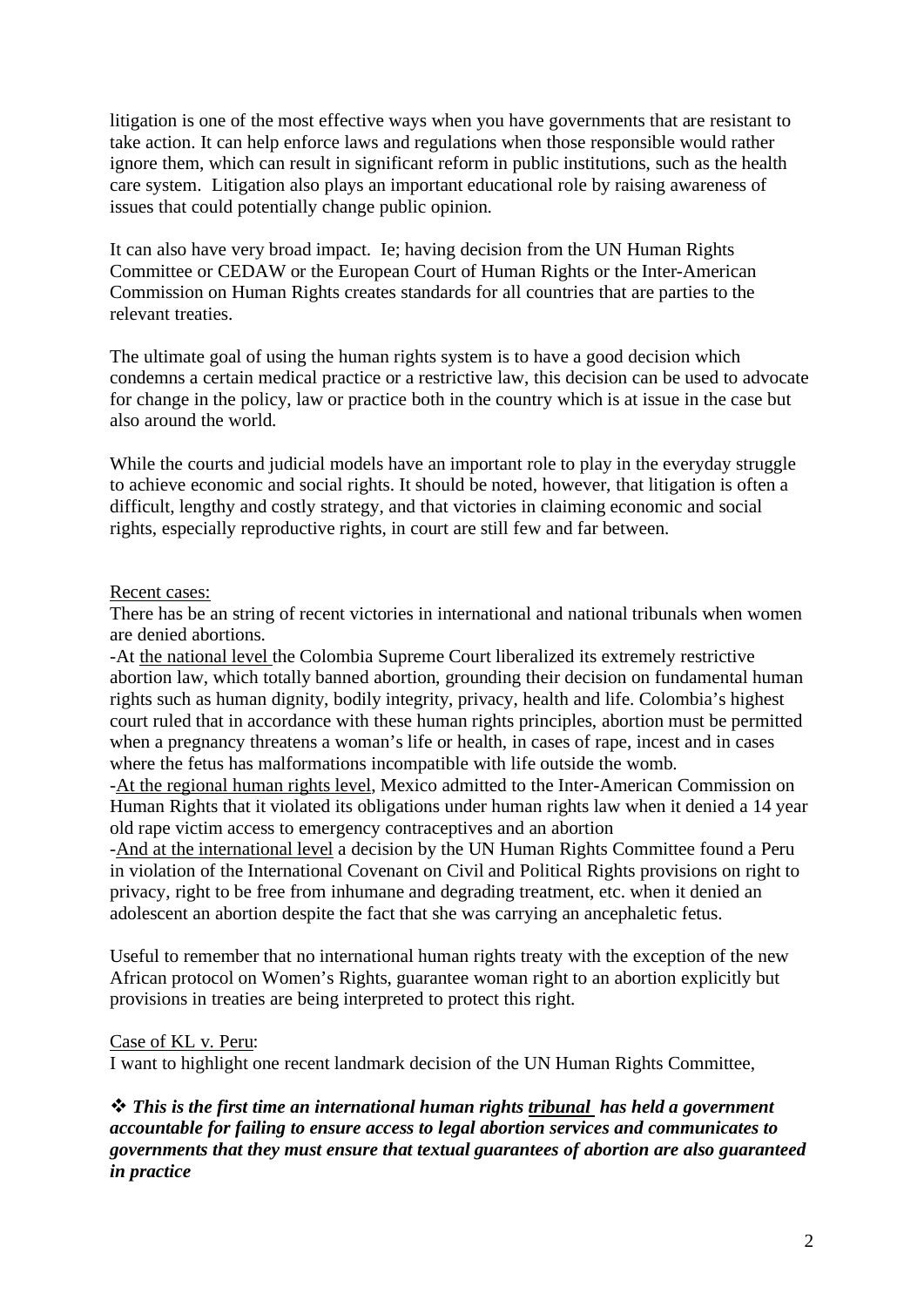It was a decision in individual case regarding a young woman who was denied abortion. These facts were selected to highlight the important role the medical community can play in helping win such types of cases.

# *Facts*

-KL was 17 years old

# -KL carrying **anencephalic fetus (fatal for fetus).**

-ob/gyn explained risks and choice to terminate. **K.L. decided to terminate the pregnancy**.

- **written authorization** from the hospital director required in state hospitals in order to undergo abortion

-The hospital director refused; abortion not legal in her circumstance.

## *Legal Status of Abortion in Peru*

-*to save a woman's life* or *to prevent serious and permanent damage to her health (no provision on fetal impairment!!)*

-However, *no regulations or policies* were in place to interpret this law; left to the discretion of hospital directors to decide. There were no legal avenues available for her to appeal decision of doctor within time limitations of pregnancy.

## *Assessment of K.L.'s Health During Pregnancy*

## **Pregnancy was serious risk to KL's physical & psychological health**:

-A social worker: **termination of the pregnancy advisable** "since its continuation would only prolong the distress and emotional instability of K.L. and her family."

-A psychiatrist: depression and impact development of KL (as adolescent) and her mental health.

-private sector professionals refused because fear of criminal prosecution. Even though they considered that the pregnancy posed a **serious risk to K.L.'s physical and psychological health**.

## *Results of Delivery*

-**Gave birth to an anencephalic baby who lived for 4 days and KL was coerced to breastfeed.**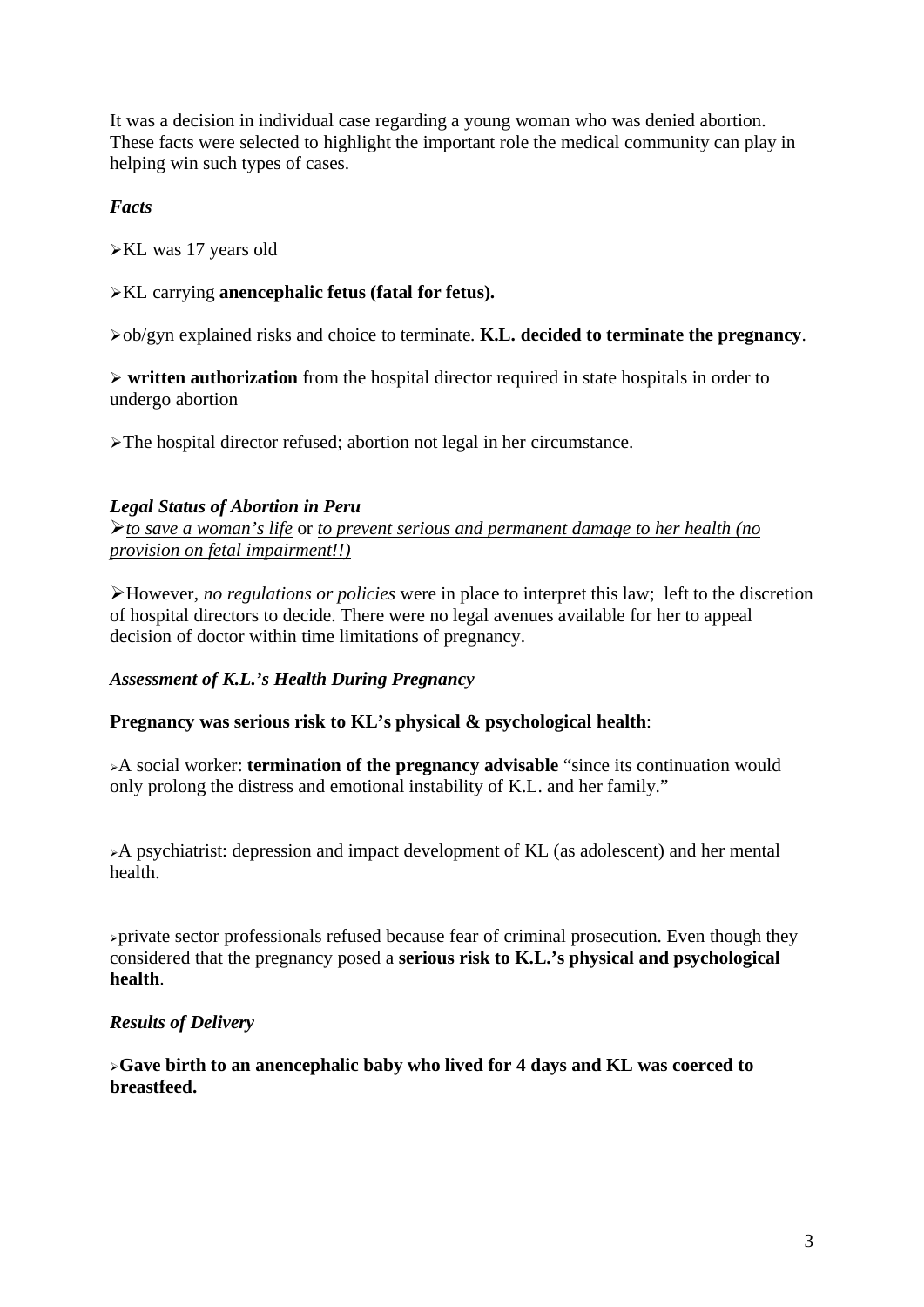**After death of baby, K.L. went into a** *deep depression***, requiring** *psychiatric intervention***.** 

**We took case to the Human Rights Committee together with 2 organizations from Peru. We argued that states violated rights protected under the ICCPR, including that forcing her to carry pregnancy to term is a form of inhumane and degrading treatment, it is a violation of her right to privacy as the law entitles her to undergo abortion, it violates guarantees of special protection as a minor; discrimination against women and right to legal redress as there were no legal avenues available to her that would allow her to appeal refusal within time allowed by law.** 

## **Violation of Article 7 ICCPR: No one shall be subjected to torture or to cruel, inhuman or degrading treatment or punishment**

K.L.'s depression and emotional distress "could have been foreseen… yet hospital director refused termination." "**the omission on the part of the State in not enabling the author to benefit from a therapeutic abortion was … the cause of the suffering she experienced**."

article 7, the HRC cited to the **expert doctor's statement** attached to her petition in recognizing that her pregnancy exposed her to a risk that was life-threatening. It also cited to the **psychiatric report** that confirmed the severe psychological consequences, "exacerbated by her status as a minor" that K.L. suffered and the deep depression into which she fell.

Medical documentation to support K.L.'s complaint played a crucial role (a declaration from the Chair of the Committee on Sexual and Reproductive Rights of the Latin American Federation of Obstetricians and Gynecologists and a Representative of the Peruvian Society of Obstetrics and Gynecology to the Committee on Sexual and Reproductive Rights were submitted)

## *Lessons learned from Article 7 violation:*

Acknowledgment that being forced to continue a pregnancy that involves fetal anencephaly results in **serious harm to mental health and denying a woman an abortion in cases of severe fetal impairment is inhumane and degrading treatement.** 

Inhumane and degrading treatment : originally meant to protect inhumane treatment of prisoners, but we see it increasingly being interpreted and applied to cases concerning women's issues, such as rape, and in this case denial of abortion. This protection is absolute, there are no reasons a state can give to justify such treatment. Article 7 violation does *not*  depend on the lawfulness of the abortion procedure.

**Violation of Article 17: No one shall be subjected to arbitrary or unlawful interference with his privacy …** 

**"the conditions for a lawful abortion as set out in the law were present" and that "the refusal to act in accordance with the author's decision to terminate her pregnancy was not justified and amounted to a violation of article 17 of the Covenant."**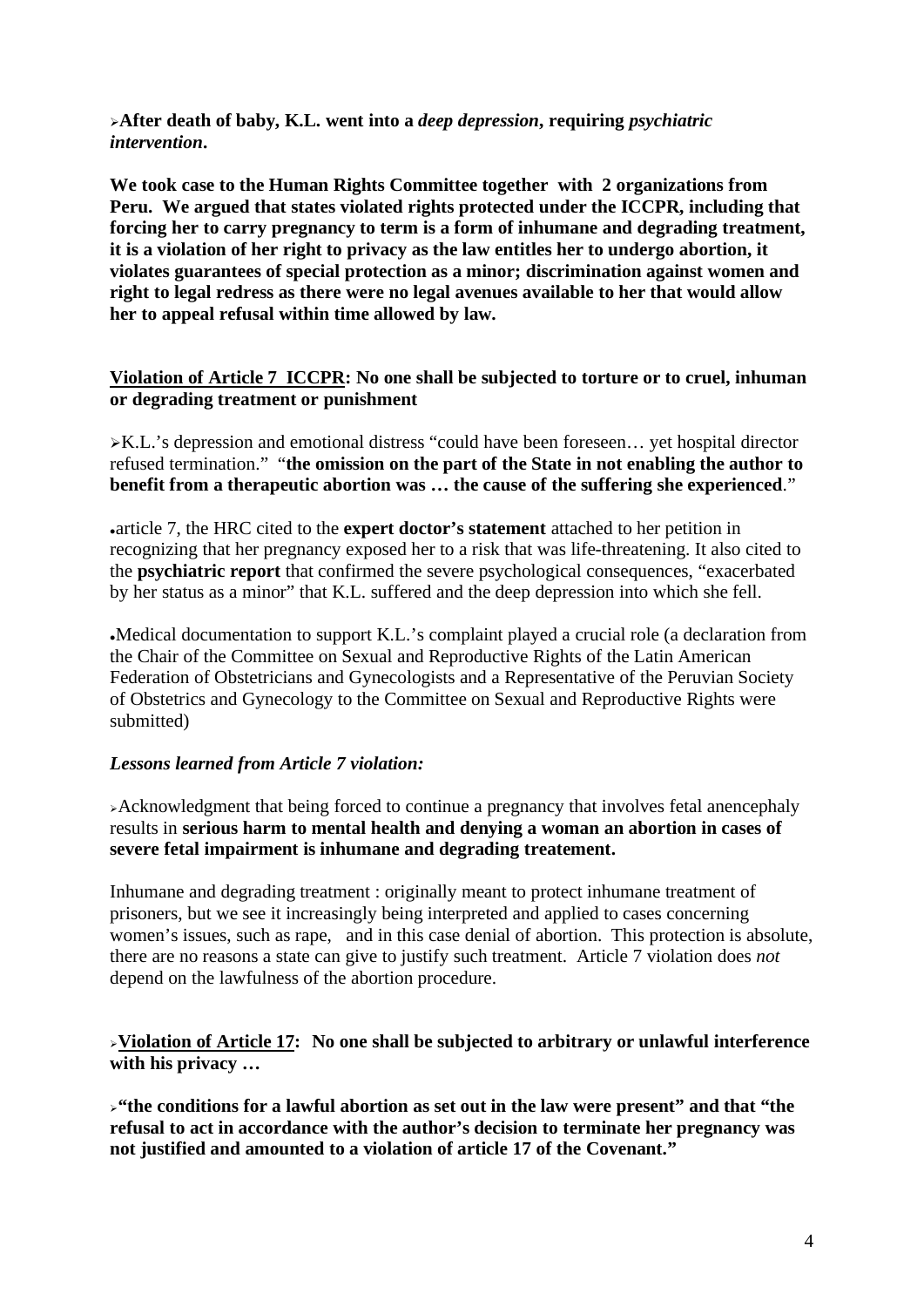## *Lessons learned from Article 17 violation*

• *Read into law mental health, even though does not say this and does not say fetal impairment*. It relied on the WHO definition of health to interpret an abortion law which allows abortion in circumstances when women's health or life is seriously in danger. The interpretation by national authorities was that health only included physical health, not mental. WHO defines health as "a state of complete physical, mental and social well-being, not merely the absence of disease or infirmity."

## **When a state permits abortion, it must ensure that 1- refrains from interfering in decion (such as KL's and 2-take positive steps to guarantee is a right in practice.**

Privacy: originally meant to protect unlawful intrusion by police into the home, being now extended to issues concerning control over women's bodies, such as forced gynecolical examinations, issues concerning pregnancy, and in this case access to lawful abortion.

**Violation of Article 24: Every child shall have, without any discrimination as to race, colour, sex, language, religion, national or social origin, property or birth, the right to such measures of protection as are required by his status as a minor, on the part of his family, society and the State.** 

**The HRC noted K.L.'s "special vulnerability" as a minor girl that she should have been given special protection.** 

#### *Lessons learned from Article 24 violation*

**In finding this violation the HRC recognizes the unique barriers and susceptibility to rights violations that adolescents experience in accessing abortion and other RH services; sex and gender as compounding factors**

**special duty of states to ensure adolescent access** 

**Violation of Article 2: State must provide way that if rights violated or threatened you can have access to legal or admin mechanisms to prevent or to get redress.** 

**K.L. argued that the State should have taken steps to respond to the medical community's restrictive interpretation of the legal provision authorizing therapeutic abortion. And that there should have been mechanisms in place to appeal decision** 

*Lessons learned from Article 2 violation* 

**article 2 "accessible and effective" remedies (GR 31 on Legal Remedies) effectiveness of a legal remedy depends on the circumstances of the case:** 

**Abortion context: the timeliness of relief** 

**The state failed to establish administrative procedures, such as a procedure providing for an appeal or review of a doctor's refusal within timely manner** 

#### **Other violations and non-violations but do not have time to address.**

*The HRC's Decision: Remedy*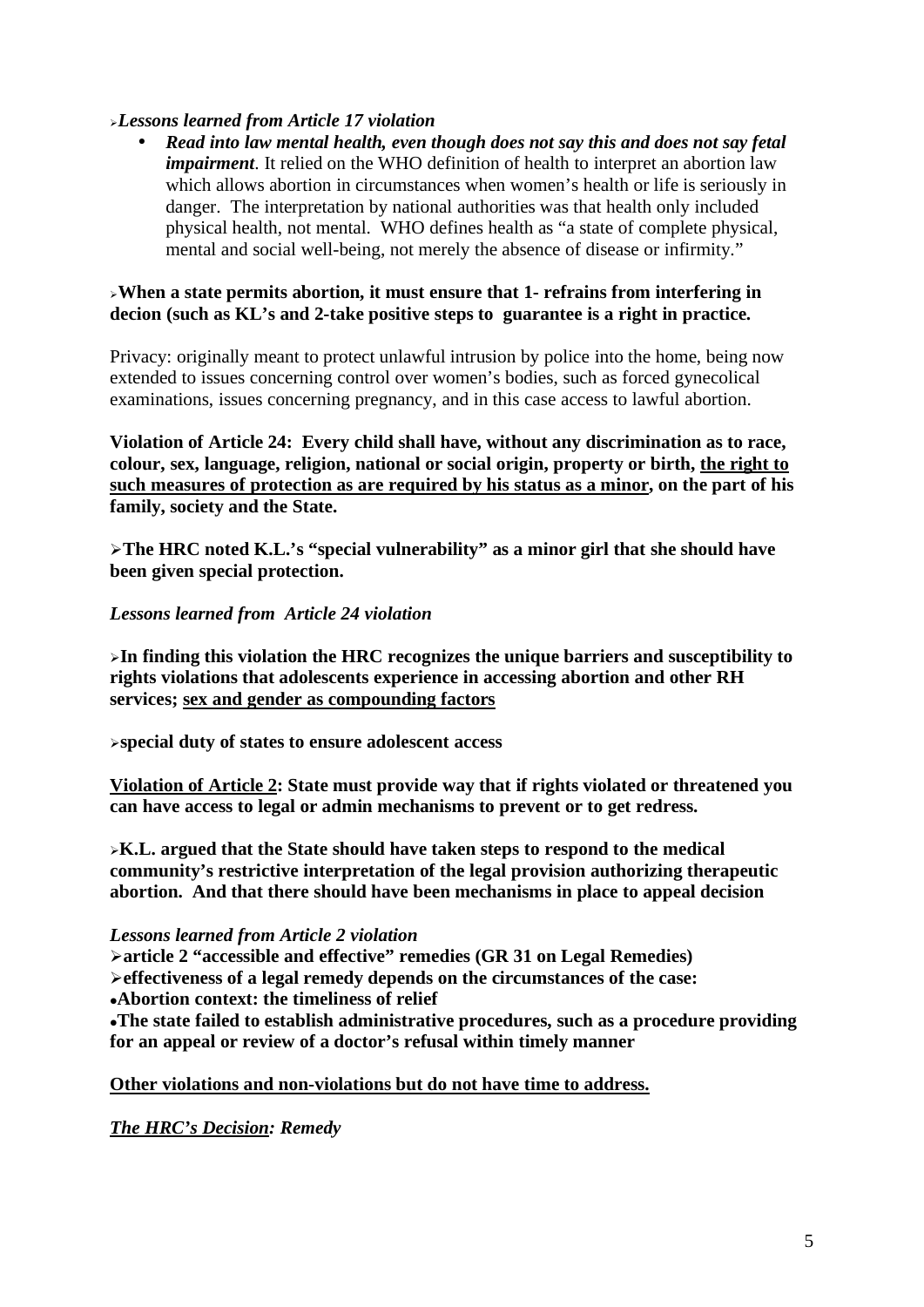*The HRC ordered the State party to "furnish the author with an effective remedy, including compensation" and to "take steps to ensure that similar violations do not occur in the future."* 

*The State is currently developing protocols on abortion care in line with the decision of the HRC, which includes broad definition of health in accordance with WHO definition, provisions regarding access to abortion and ensuring there are remedies available, and NGOs on the ground are advising and monitoring. There has been some opposition from groups.* 

#### *Significance of K.L. Decision*

 *This is the first time an international human rights tribunal has held a government accountable for failing to ensure access to legal abortion services and communicates to governments that they must ensure that textual guarantees of abortion are also guaranteed in practice* 

*Lessons learned from K.L. Role of medical evidence* 

*Thus, it is important to identify and develop and cultivate relationships with medical associations and individual medical practitioners who can lend their medical expertise and provide documentation to support and strengthen our cases.* 

Medical documentation to support K.L.'s complaint played a crucial role (a declaration from the Chair of the Committee on Sexual and Reproductive Rights of the Latin American Federation of Obstetricians and Gynecologists and a Representative of the Peruvian Society of Obstetrics and Gynecology to the Committee on Sexual and Reproductive Rights were submitted)

In deciding on K.L.'s claim of a violation of article 7, the HRC cited to the **expert doctor's statement** attached to her petition in recognizing that her pregnancy exposed her to a risk that was life-threatening. It also cited to the **psychiatric report** that confirmed the severe psychological consequences, "exacerbated by her status as a minor" that K.L. suffered and the deep depression into which she fell.

#### Conclusion:

- Liberalize laws that do not guarantee access to services
- o Measures that should be adopted:
	- -Defend/support the legal victory
	- - Work with health providers: provide them with knowledge of their responsibilities and rights
	- - Strengthen the capacity of the health system: issue necessary regulations and protocols
	- - Provide information to the community, and in particular to the most vulnerable communities
- The challenge: working together towards the guarantee of safe abortion